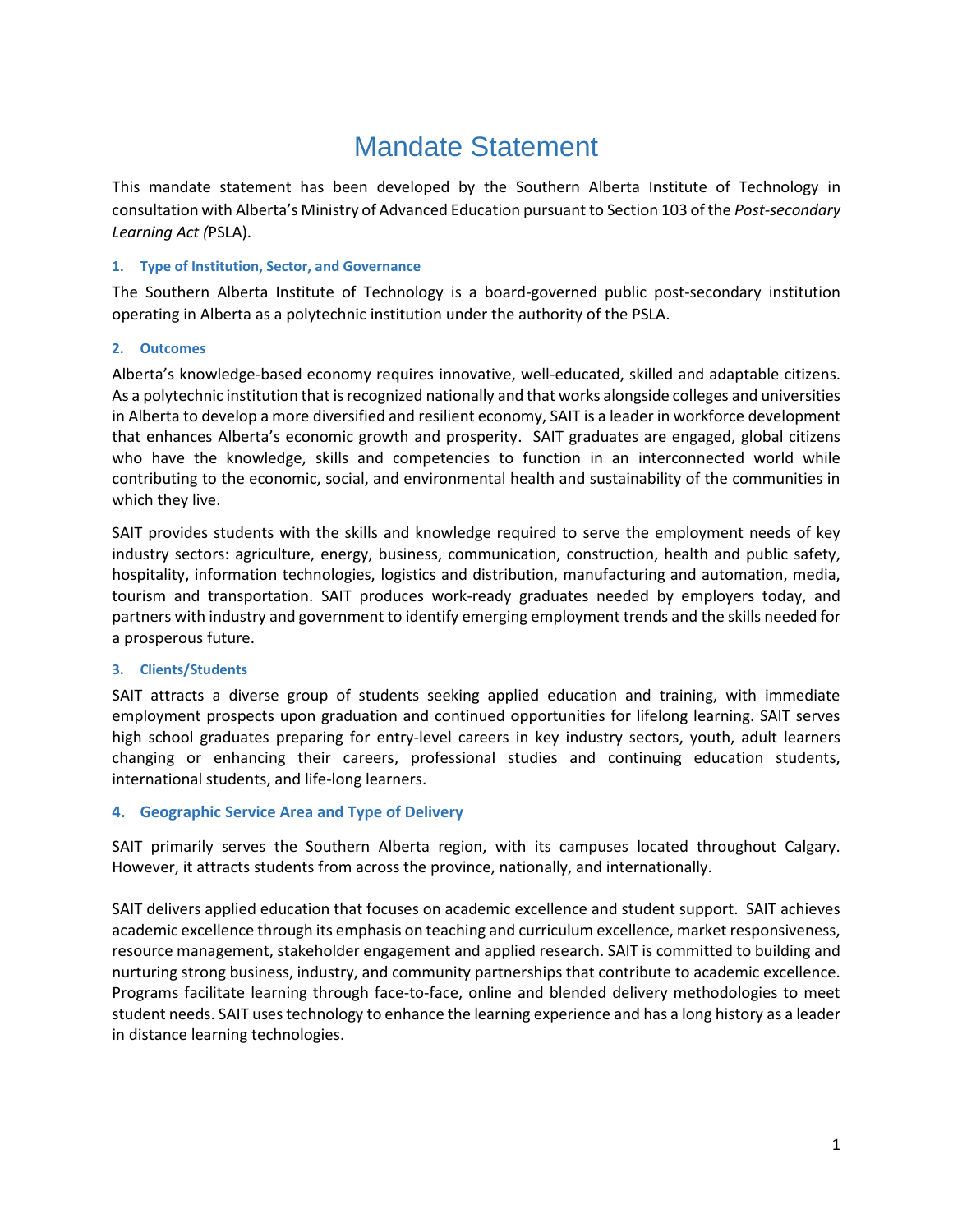SAIT supports students through a broad variety of services and facilities. These include counselling and accessibility services, prior learning assessment and recognition, initiatives supporting students transitioning into the institution, diversity and inclusion initiatives, wellness and mental health services, and learning skills services. SAIT provides support for Indigenous students through the Chinook Lodge Resource Centre, and for international students through the International Student Centre.

SAIT is very much a part of the fabric of southern Alberta, engaged in numerous initiatives which benefit our students and strengthen the community. SAIT partners with many organizations on initiatives that open doors to education and create new learning opportunities in the community. Learning outcomes are enhanced as students hone their skills in the real world, while providing valuable supports to oftenvulnerable populations in the community. SAIT also engages with youth in many ways, introducing them to the world of possibilities accessed through a polytechnic post-secondary education.

## **5. Program Mandates and Credentials Offering**

SAIT provides a wide array of programming and credential offerings that serve the employment needs of key industry sectors. Credit offerings include academic upgrading, trades programs, pre-employment certificates linked to trades programs, certificates, diplomas, post-diploma certificates, post-bachelor certificates, and bachelor degrees. SAIT also offers non-credit courses and programs in key industry sectors, including customized training and workforce development for both domestic and international corporate clients.

# **6. Special Program Areas/Areas of Specialization**

SAIT offers a variety of programming that is distinctive to SAIT, including trades programming and bachelor degree programs in specific areas of expertise such as business administration, construction project management, and hospitality and tourism management. As a global educator, SAIT is best known for its excellence in energy training.

# **7. System Collaboration and Partnerships**

SAIT works collaboratively with other learning providers—provincially, nationally, and internationally—to develop and deliver programming, and is an active and supportive member of an Alberta-wide learning community. This is especially apparent as SAIT collaborates across Alberta with most post-secondary institutions and other institutions on program pathways and delivery, procurement and other common efforts to support student success and build system efficiency. SAIT also supports regional access to polytechnic education. Working closely with First Nation communities, SAIT provides customized skillsbased training that supports those communities' economic development and that leads to long-term employment opportunities and a sustainable future.

# **8. Research and Scholarly Activities**

SAIT supports Alberta's economic diversification and growth through solutions-focused research that leads to the transformation of well-established industries and the emergence of new ones. SAIT's applied research strengths are closely aligned with Alberta's goals of economic diversification and job creation, environmental stewardship and climate leadership, and effective resource management.

Through its applied research activities, SAIT advances technology, transfers innovation into the classroom, and provides the highly-qualified, skilled personnel that industry requires. SAIT provides innovation services to industry partners, bringing students, researchers and faculty together to solve real-world technology and process-innovation challenges. SAIT also develops emerging areas of research that align with the Alberta government's research and innovation frameworks, spanning the areas of industrial and